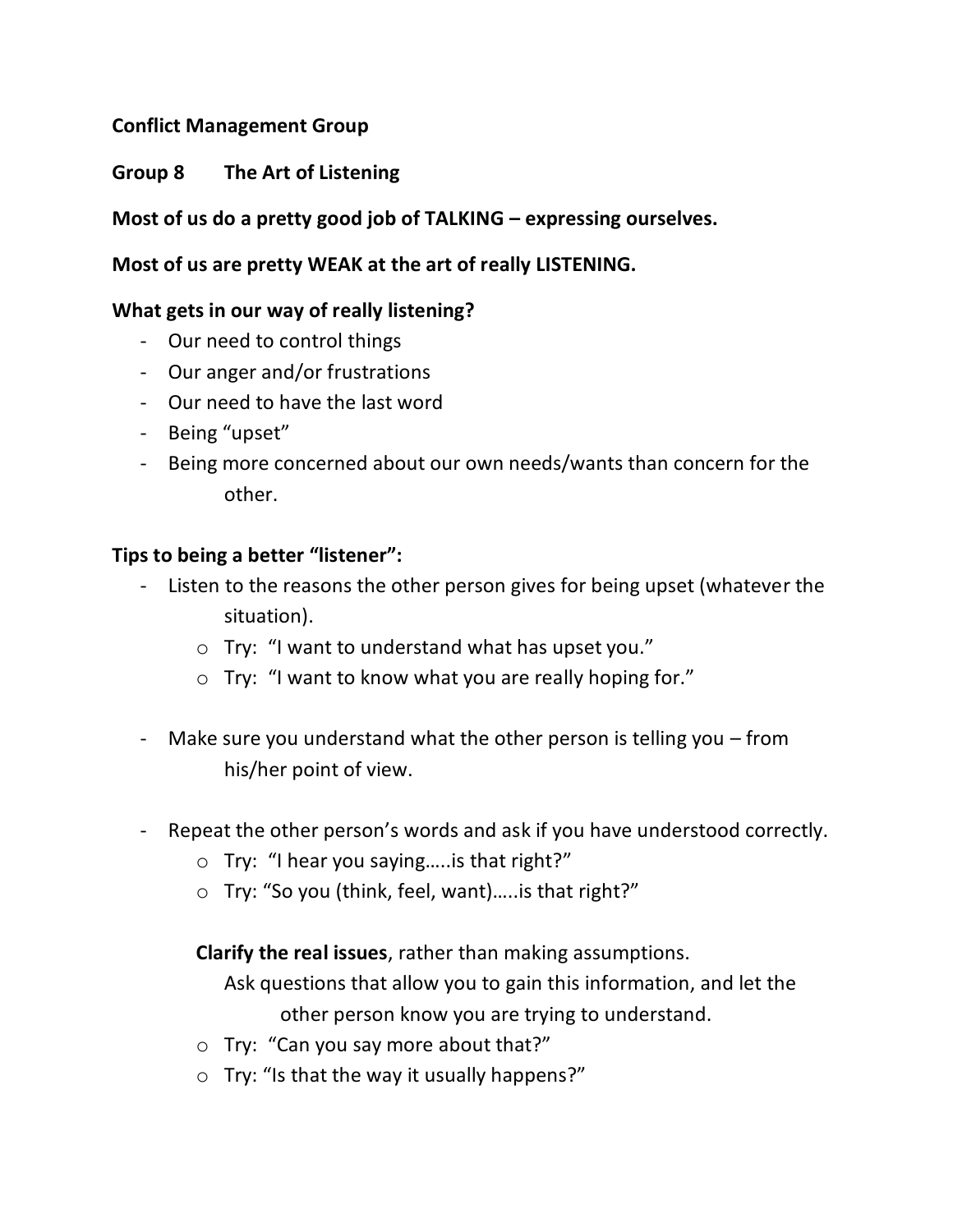- **Restate what you hear** so you are both able to see what has been said so far.
- o Try: "It sounds like you weren't expecting that to happen."

**Reflect feelings** – be as clear as possible.

o Try: "I can imagine how upsetting that must have been."

**Validate the concerns of the other person** – even if a solution is not possible at this time.

**Expressing appreciation** can be a very powerful message if it is honest and respectful.

- o Try: "I really appreciate that we are talking about this issue."
- o Try: "I'm glad we are trying to figure this out."
- **Ask if there is anything else the person has on their mind.**
	- o Give the person time to "think".
- **Resist the temptation to interject your own point of view** until the other person has said everything he/she wants to say and feels that you have listened to and understood his/her message.

- **12 Attitudes that Inhibit Harmony in Relationships**

# - **Circle type of**

# **Response**

| Conflict Phobia (also | "People with good             | Passive                   |
|-----------------------|-------------------------------|---------------------------|
| called anger phobia)  | relationships don't fight.    | Passive Aggressive        |
|                       | Conflict is dangerous and     | Aggressive                |
|                       | should be avoided"            | Assertive                 |
| Disclosure Phobia     | "It is unwise to let others   | Passive                   |
|                       | know how I feel."             | Passive Aggressive        |
|                       |                               | Aggressive                |
|                       |                               | Assertive                 |
| Emotophobia           | "I shouldn't feel angry," (or | Passive                   |
|                       | upset, etc.)                  | <b>Passive Aggressive</b> |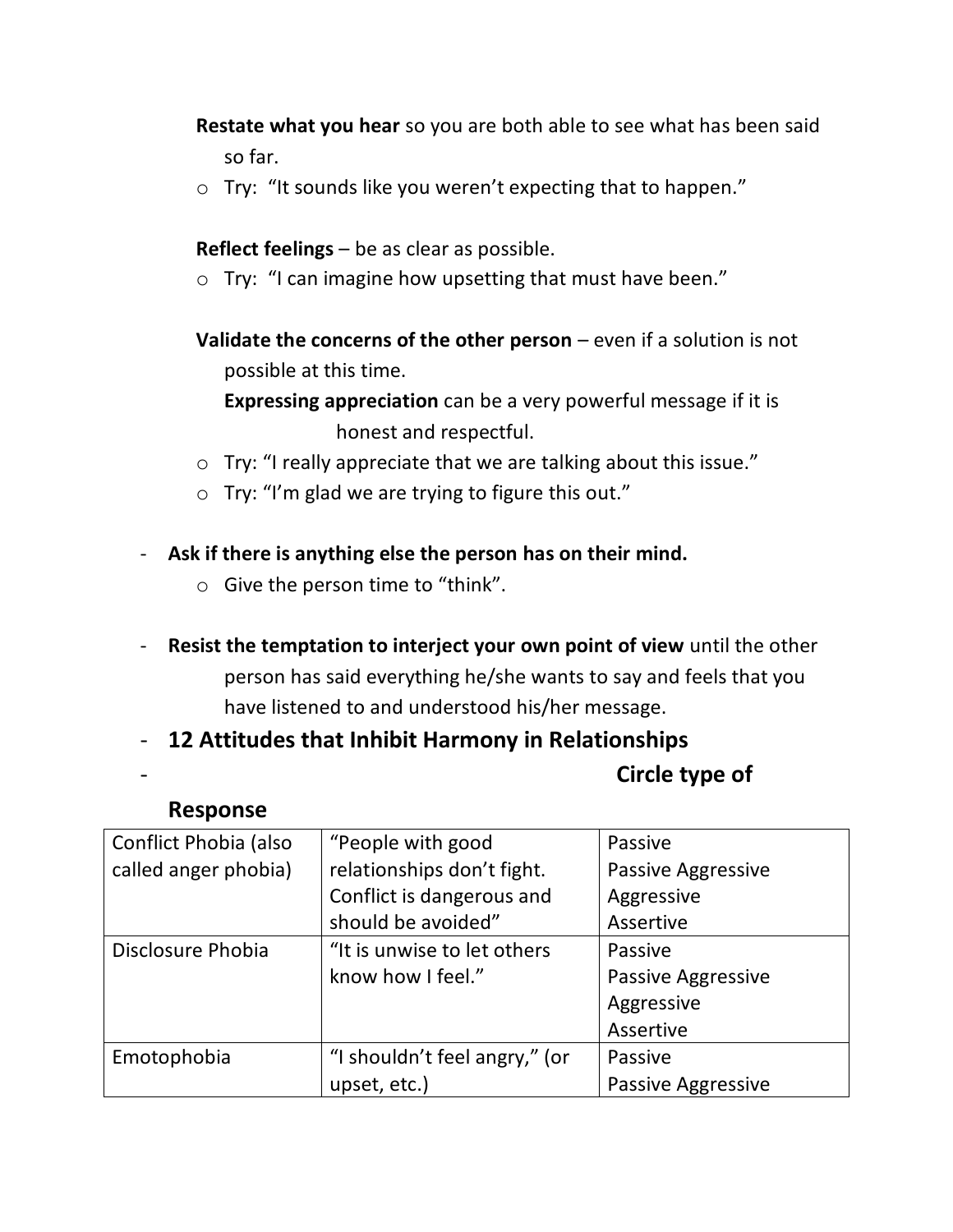|                            |                                 | Aggressive                |
|----------------------------|---------------------------------|---------------------------|
|                            |                                 | Assertive                 |
| Emotional                  | "I should always feel happy     | Passive                   |
| Perfectionism              | and loving." "I should always   | <b>Passive Aggressive</b> |
|                            | be in control of my             | Aggressive                |
|                            | emotions."                      | Assertive                 |
| Fear of Disapproval        | "I must always try to please    | Passive                   |
|                            | everyone and meet their         | <b>Passive Aggressive</b> |
|                            | expectations."                  | Aggressive                |
|                            |                                 | Assertive                 |
| Fear of Rejection or       | If I tell you how I feel, our   | Passive                   |
| being alone                | relationship will fall apart    | <b>Passive Aggressive</b> |
|                            | and I'll end up alone."         | Aggressive                |
|                            |                                 | Assertive                 |
| <b>Fear of Retaliation</b> | "If I tell you how I feel, you  | Passive                   |
|                            | will punish me. You're          | Passive Aggressive        |
|                            | fragile and can't tolerate      | Aggressive                |
|                            | criticism."                     | Assertive                 |
| Hopelessness               | "You'll never change; there's   | Passive                   |
|                            | no point in trying. I've tried  | <b>Passive Aggressive</b> |
|                            | everything and nothing          | Aggressive                |
|                            | works."                         | Assertive                 |
| Pride                      | "I'm above feeling angry," or   | Passive                   |
|                            | "It's too painful to admit that | Passive Aggressive        |
|                            | I'm a part of the problem."     | Aggressive                |
|                            |                                 | Assertive                 |
| <b>Helping</b>             | "I must help you if you are     | Passive                   |
|                            | feeling upset."                 | <b>Passive Aggressive</b> |
|                            |                                 | Aggressive                |
|                            |                                 | Assertive                 |
| Passive Aggressive         | "I will punish you with         | Passive                   |
|                            | silence. I will get back at you | Passive Aggressive        |
|                            | indirectly and insist I am      | Aggressive                |
|                            | innocent."                      | Assertive                 |
| Mind-Reading               | "You should know what I         | Passive                   |
|                            | want and how I feel without     | Passive Aggressive        |
|                            | my having to talk about it."    | Aggressive - Assertive    |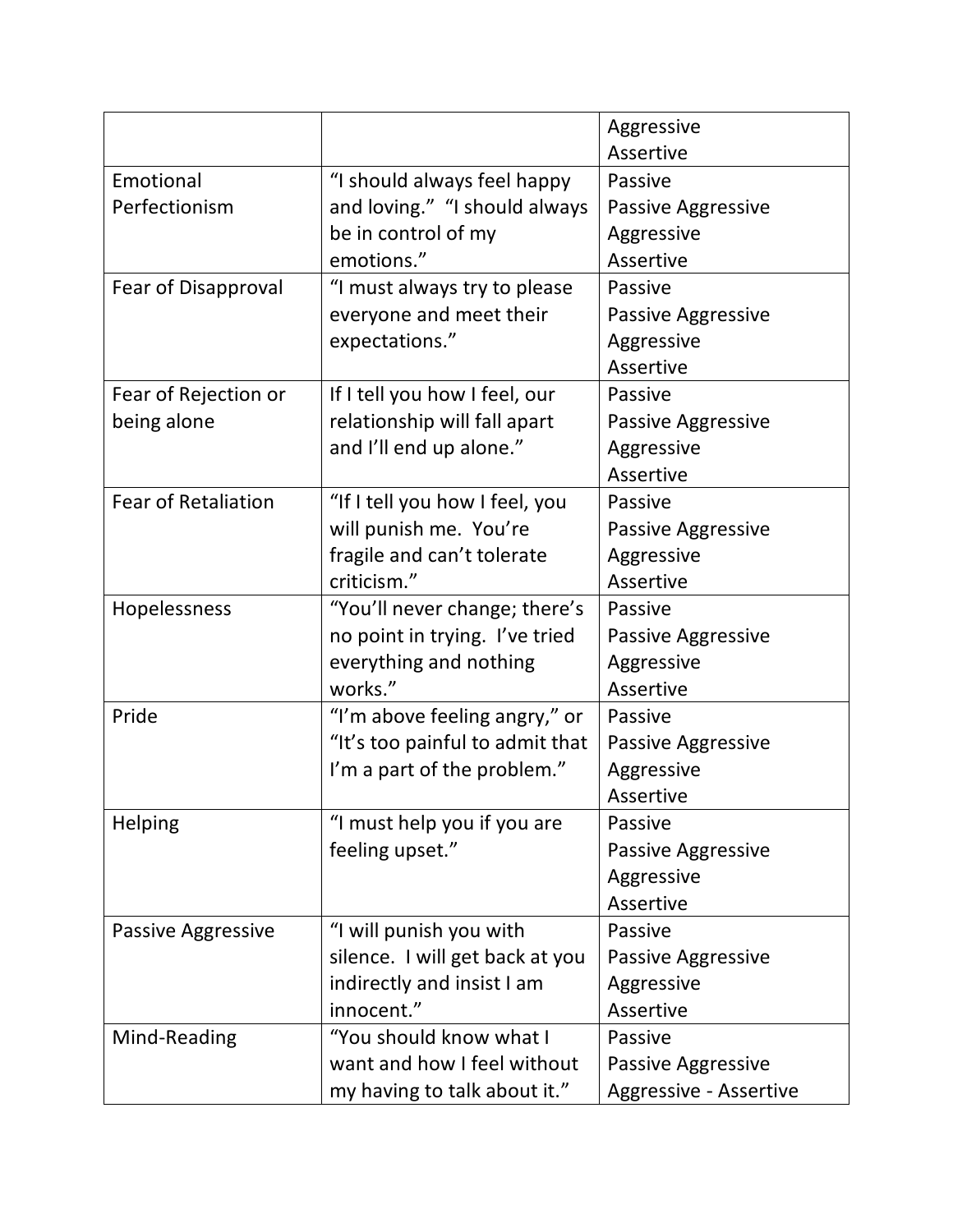Now, let's practice some of this and see if it works.

# **Scenario:**

Your partner comes home 3 hours later than they said they would. Another "friend" texted you and informed you that he/she was talking to their "ex" and looked pretty chummy.

- What are you thinking?
- What are you feeling?
- How do you handle this?